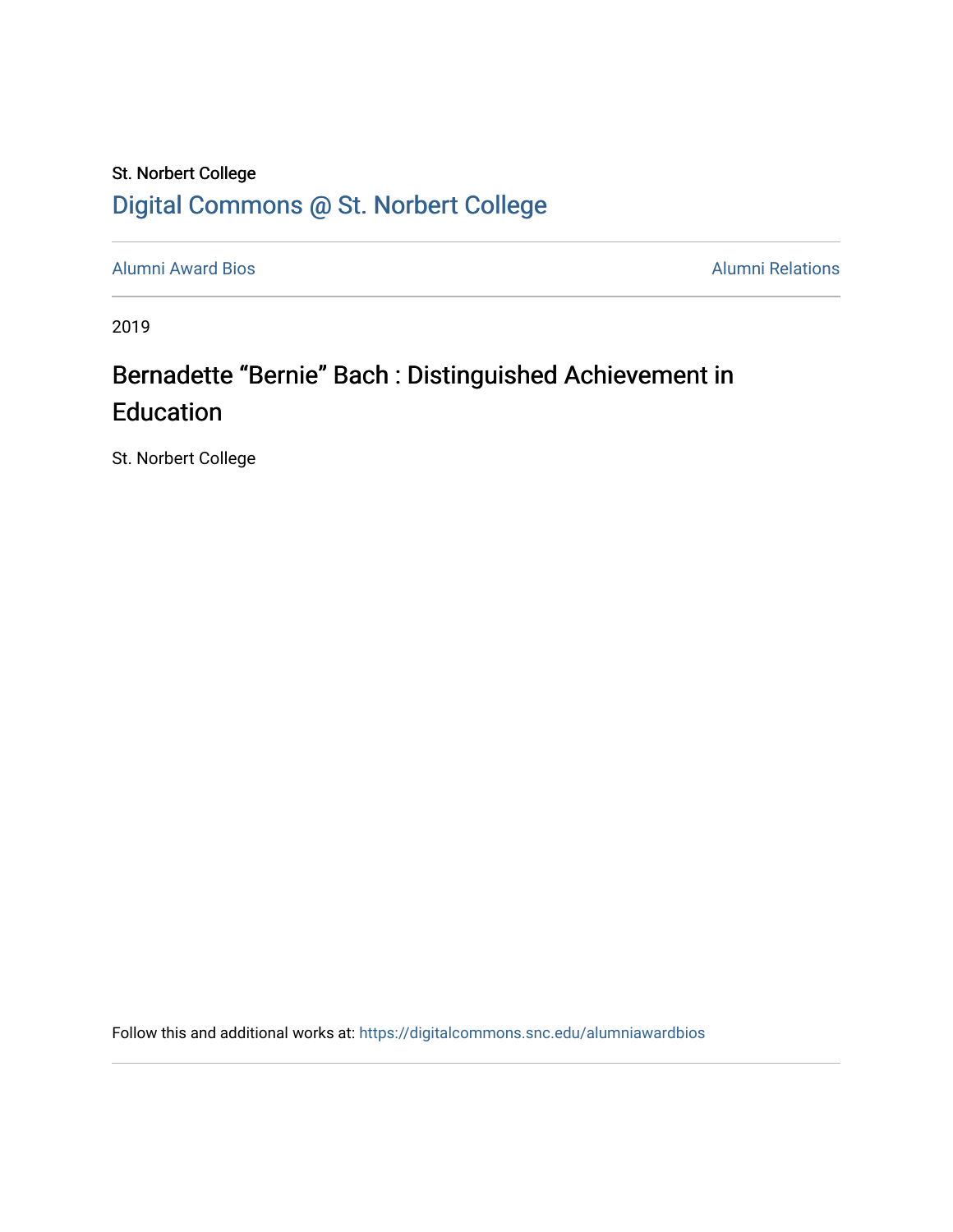**EST NORBEE** 



Q

[Academics](https://www.snc.edu/academics) [Admission](https://www.snc.edu/admission) [Campus Life](https://www.snc.edu/campuslife) [Living Norbertine](https://www.snc.edu/livingnorbertine) [Athletics](https://www.snc.edu/athletics) [About](https://www.snc.edu/about)

 $\geq$  [Alumni](https://www.snc.edu/alumni/)  $\geq$  [Alumni Awards](https://www.snc.edu/alumni/awards/)  $\geq$  2019 Distinguished Achievement in Education A

#### [Alumni](https://www.snc.edu/alumni/index.html)

[Events & Reunions](https://www.snc.edu/alumni/event/index.html) [Behind the Arch](https://www.snc.edu/alumni/event/behindthearch/) [Benefits and Services](https://www.snc.edu/alumni/benefits.html) [Get Involved](https://www.snc.edu/alumni/getinvolved.html) [Give to SNC](http://giving.snc.edu/) [Alumni Awards](https://www.snc.edu/alumni/awards/index.html) [Past Recipients](https://www.snc.edu/alumni/awards/recipients.html) [Knight Lights](https://www.snc.edu/alumni/knightlights/index.html) [Alumni-Owned](https://www.snc.edu/alumni/directory/index.html) [Businesses Network](https://www.snc.edu/alumni/directory/index.html) [Alumni Board](https://www.snc.edu/alumni/alumniboard.html) [Student Alumni](https://www.snc.edu/alumni/saa.html) [Ambassadors](https://www.snc.edu/alumni/saa.html) [Staff](https://www.snc.edu/alumni/contactus.html)

# 2019 Distinguished Achievement in Education

#### Bernadette "Bernie" Bach (B.A.) '79 (M.T.S) '15

The St. Norbert College motto, "*docere verbo et exemplo*," or "to teach by word and example," stands as an aspiration for us all. Bernadette Bach has wholly embraced the motto as a guiding principle in her life.

As an educator, Bernadette believes in being a student first, last and always. True to her St. Norbert College liberal arts tradition, she enjoys learning, as evidenced by her first majors in education and religious studies; her subsequent master's in community leadership from Regis University in Denver; another master's in curriculum and instruction in multicultural education from the University of New Mexico; and yet another master's, in theological studies, from St. Norbert through the Abbey of Santa Maria de la Vid in Albuquerque, N.M.

Bernadette considers her lifelong learning the key to expanding her ability to reach and teach others. She has made a significant and tangible impact in the field of education and in countless lives. Her positive influence has generated life-improving changes for students in her purview – from the single classroom to an entire school, and across the state of New Mexico.

New Mexico's poverty rates are among the highest in the nation. This correlates to an educational system that perennially ranks near the bottom. Bernadette has responded to those needs by committing herself fully to addressing the issues at hand. She started by teaching elementary students at Catholic, public and reservation schools. With its large Hispanic and Native American populations, teaching in New Mexico required new perspectives beyond what Wisconsin prepared her for. So Bernadette pursued multicultural education studies – through a master's degree, no less.

She then served as principal at Española Elementary School and assistant principal at Española Valley High School, working with staff and families to continually move the education needle. This rich experience earned her the position of director of professional licensure for the state's department of public education. Not only was Bernadette responsible for issuing professional education licenses to teachers and educational staff across New Mexico, she worked to develop